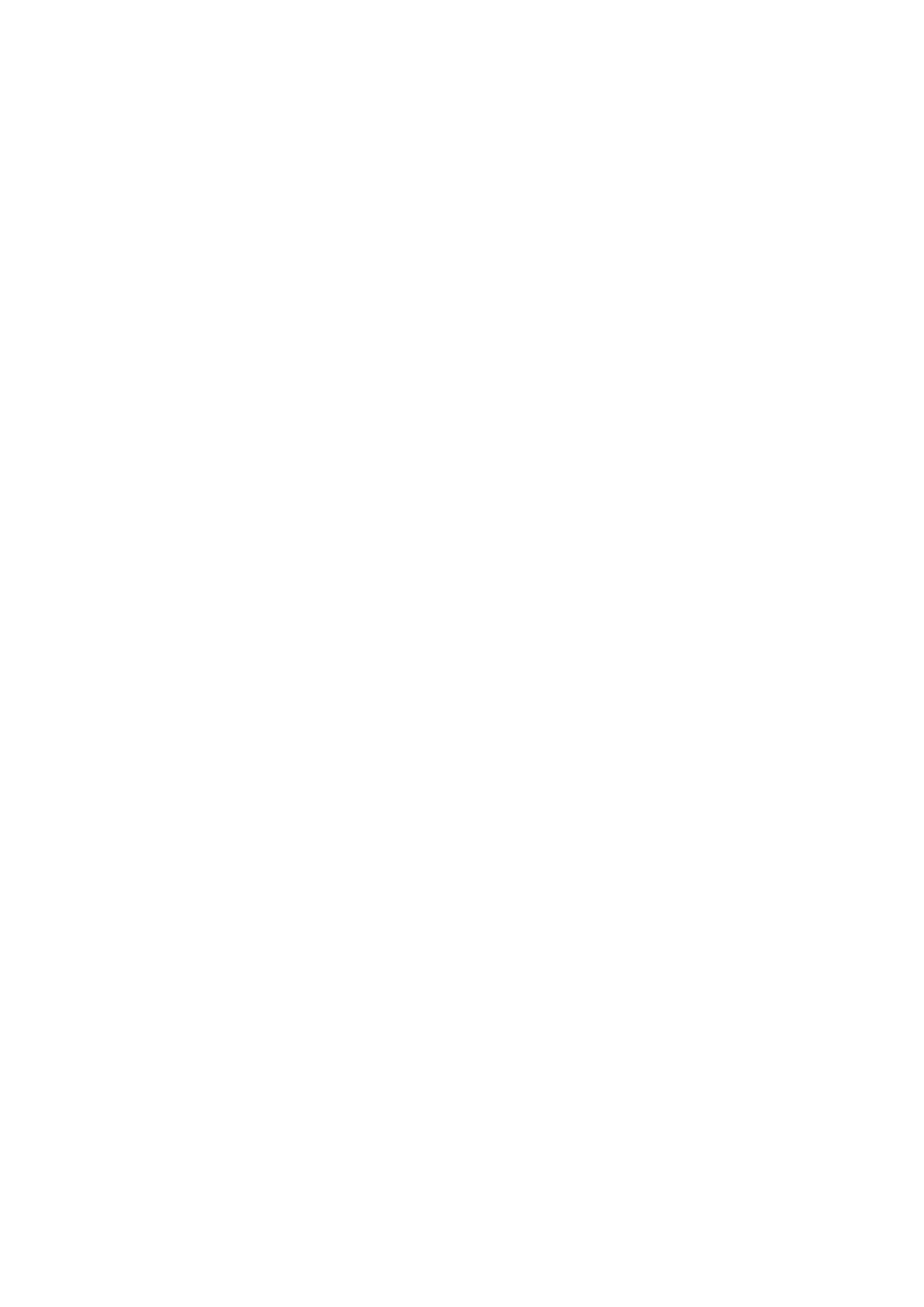## **EXECUTIVE SUMMARY**

**Exit vs. voice** – this is the general choice that responsible shareholders face when invested in a company that behaves in a way that does not align with their values. The first option is to dissociate themselves and divest. The second is to engage in dialogue to initiate positive change. The latter strategy refers to active ownership and is the focus of this analysis.

**But how to facilitate the success of active ownership?** When are companies more likely to comply with investors' ESG demands? And what to do when they do not? Target companies have a specific profile and this profile, together with that of the investor and the characteristics of the engagement itself, will impact on the outcome of shareholder initiatives.

**Mature companies under financial constraints are often targeted, whether they have questionable ESG practices or demonstrate expertise in this area.** Targeting large companies has several advantages, such as greater potential for impact and the increased visibility it would provide to the investor. Also, a company under financial pressure and underperforming its peers would be more likely to accept shareholder demands. However, shareholder activists are interested in both companies with a high margin of progress in their ESG practices and companies with proven ESG expertise.

**There are three categories of factors influencing the outcome of shareholder initiatives:** company profile, investor profile, and engagement characteristics. It is most likely that mature and ESG-conscious companies will comply with shareholder demands. Local institutional investors with a history of successful engagement with the company seem to achieve their goals more frequently. Additionally, two-tiered collaborative engagements, addressing corporate governance and taking a more aggressive approach seem to be more successful.

**When active ownership does not work,**  what should you do? More emph should therefore be placed on collabora... $\Box$ investments led by local investors, preferably large asset managers, and targeting mature, ESG-conscious companies. Although their likelihood of success is lower, smaller companies and laggards should not be forgotten. When an initial engagement has failed, intensifying the engagement or collaborating with other actors, such as bond investors and creditors, can help.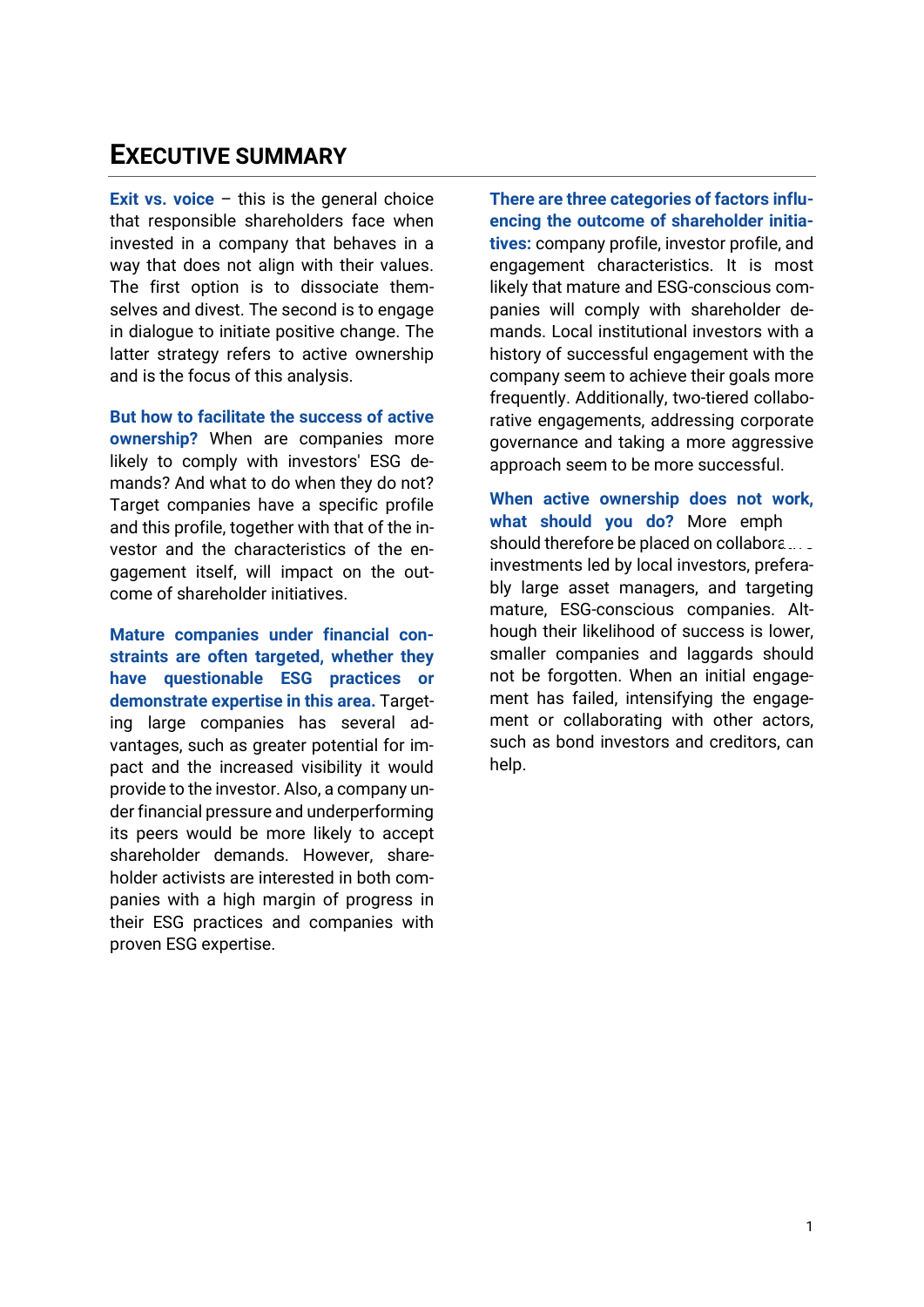## **KEY TAKEAWAYS**

- **1** Mature and financially constrained companies are more often the target of active ownership.
- **2** Three categories of factors influence the outcome of shareholder initiatives: company profile, investor profile, and engagement characteristics.
	- **a.** Mature, ESG-conscious companies are most likely to comply with shareholder demands.
	- **b.** Local institutional investors with a history of successful engagement with the company appear to achieve their goals more often.
	- **c.** Collaborative engagements that are multi-level, address corporate governance or have a more aggressive approach appear to be more successful.
- **3** Although less responsive to engagement, smaller companies and laggards should not be left out. Increased engagement and collaboration with other actors such as bond investors and creditors can help when an initial engagement fails.

## **E4S SERIES ON ACTIVE OWNERSHIP**

In December 2021, E4S studied the **[impact of divestment](https://e4s.center/document/desinvestir-pour-quel-impact/?lang=fr)** as a responsible strategy. The E4S series on active ownership investigates an alternative to divestment: engagement and voting. The first analysis of the E4S series on active ownership, **[Active ownership](https://e4s.center/document/actionnariat-actif-par-qui-et-comment/?lang=fr) : by whom and [how](https://e4s.center/document/actionnariat-actif-par-qui-et-comment/?lang=fr) ?**, develops the status quo of this strategy. The second one, **[Active ownership](https://e4s.center/document/actionnariat-actif-pour-quel-impact/?lang=fr) : for what [impact](https://e4s.center/document/actionnariat-actif-pour-quel-impact/?lang=fr) ?**, studies the benefits and costs for the investor who engages as well as the reactions and behavioural changes of the target company. To be successful in their engagements, however, investors will need to consider several factors. Active ownership: the key to success develops how the profile of the target company and of the investor, as well as the characteristics of the engagement, can influence the outcome of a shareholder initiative.